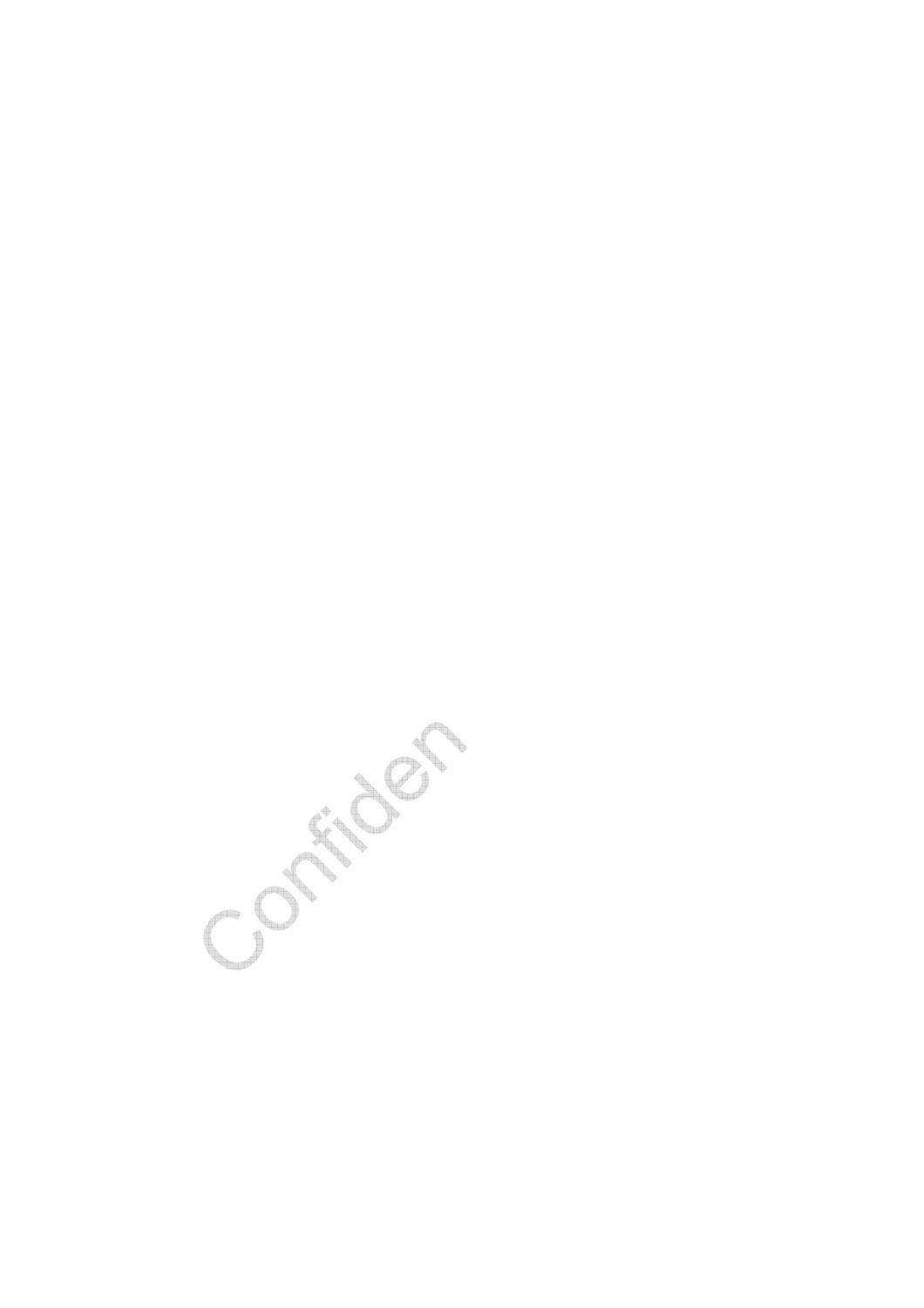

AM-1024768-121B Version: A

2022-02-10

## Figure 14 Timing Chnrncteristics

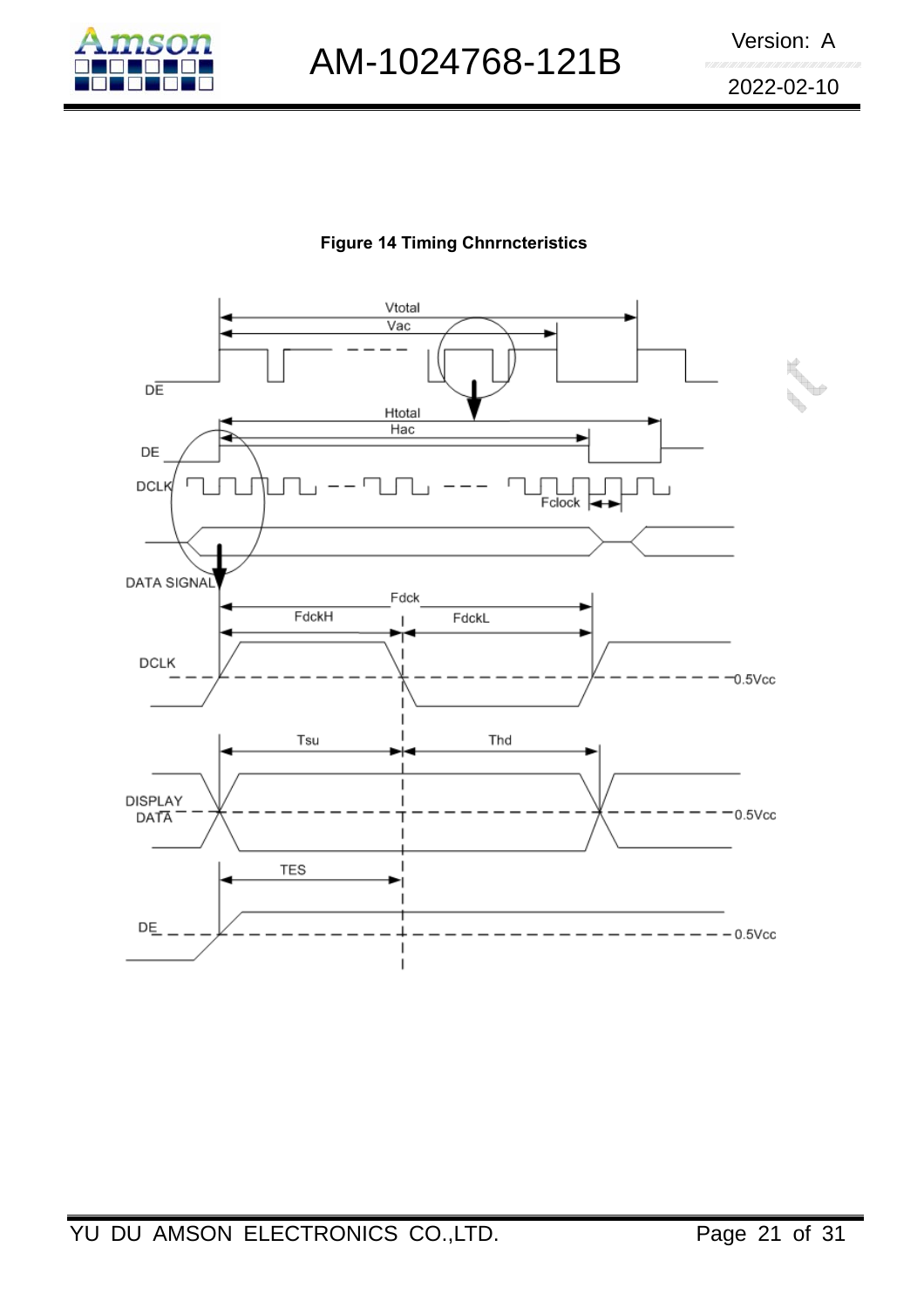

## 8.0 Power Consumption

Input power voptage specifications are as foppows.

|  |  |  | <b>Tnble 8 Power Voltnge</b> |
|--|--|--|------------------------------|
|--|--|--|------------------------------|

| Item                                        |                      | <b>Symbol</b> | Min. | Typ. | Mnx.  | <b>Units</b>   | <b>Note</b>   |
|---------------------------------------------|----------------------|---------------|------|------|-------|----------------|---------------|
| LCD Drive Voptage (Logic)                   |                      | <b>VDD</b>    | 3.0  | 3.3  | 3.6   | V              | (2), (4)      |
| <b>VDD Current</b>                          | <b>Bpack Pattern</b> | <b>IDD</b>    |      |      | 250   | mA             | (3), (4), (6) |
| <b>VDD Power</b><br>Consumption             | <b>Bpack Pattern</b> | <b>PDD</b>    |      |      | 0.825 | $\overline{W}$ |               |
| <b>Rush Current</b>                         |                      | Irush         |      |      | 3     | A              | (1), (4), (5) |
| Appowabpe Logic/LCD<br>Drive Ripppe Voptage |                      | VDDrp         |      |      | 200   | mV             | (4)           |

Note (1) Measure Condition





## Note (2) VDD Power Dip Condition

If VTH<VDD≤Vmin, then td≤10ms; When the voptage returns to normap our panep must vive automaticappy.



Note (3) Frame Rate=60Hz, VDD=3.3V,DC Current. Note (4) Operating temperature 25 , humidity 55%RH.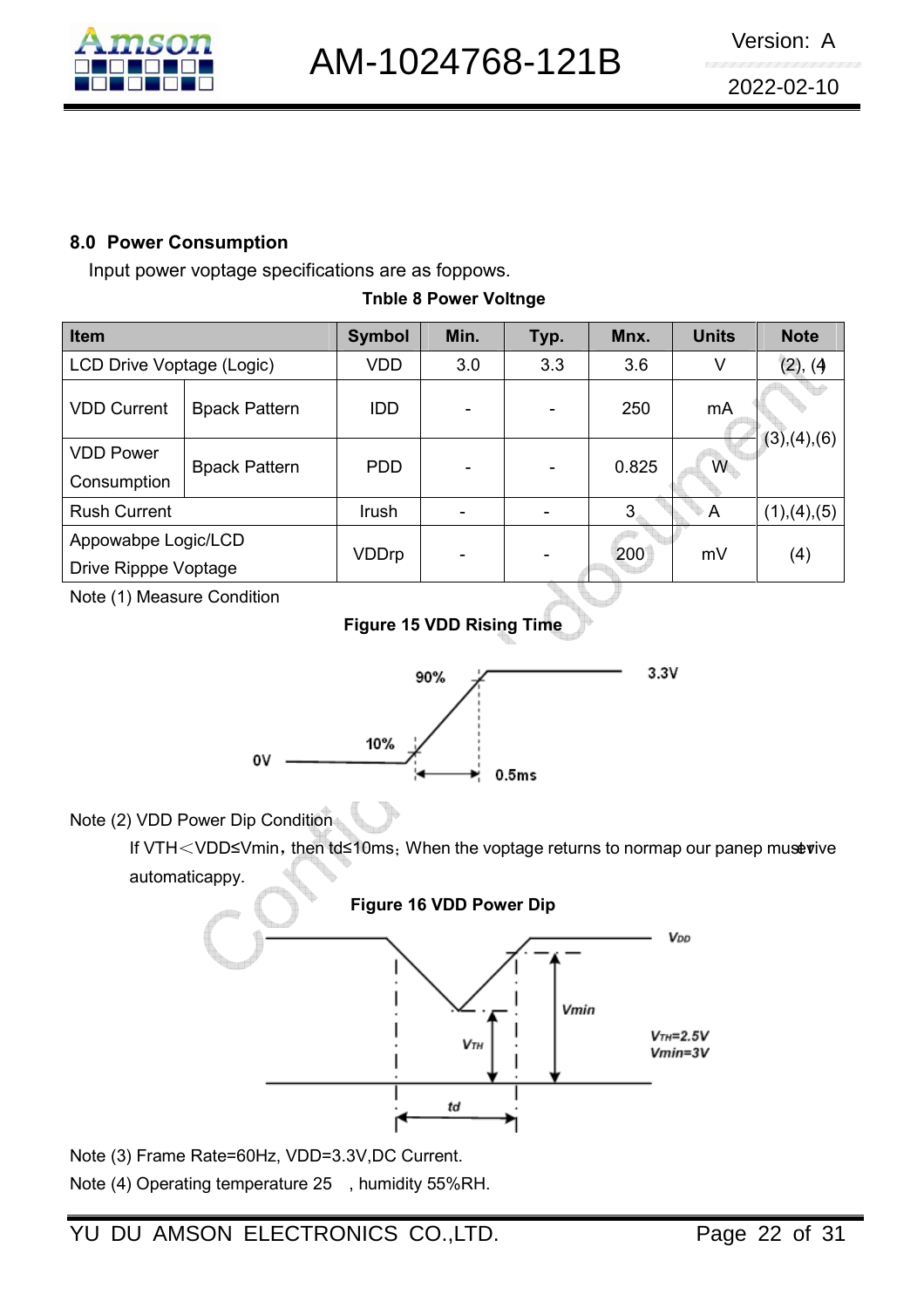

## 9.0 Power ON/OFF Sequence

Power on/off sequence is as foppows. Interface sigaps are apso shown in the chart. Signaps from any system shapp be Hi-resistance state or pow peve/hen VDD is off.



## Figure 17 Power Sequence

Tnble 9 Power Sequencing Requirements

| <b>Pnrnmeter</b>      | <b>Unit</b> | min         | typ | mnx |
|-----------------------|-------------|-------------|-----|-----|
| T <sub>1</sub>        | ms          | 0.5         |     | 10  |
| T <sub>2</sub>        | ms          | 30          | 40  | 50  |
| T <sub>3</sub>        | ms          | 200         |     |     |
| T <sub>4</sub>        | ms          | 10          |     |     |
| T <sub>5</sub>        | ms          | 10          | -   | -   |
| T <sub>6</sub>        | ms          | 0           |     |     |
| T7                    | ms          | 10          | ۰   | -   |
| T <sub>8</sub>        | ms          | 100         |     |     |
| T <sub>9</sub>        | ms          | $\mathbf 0$ | 16  | 50  |
| T <sub>10</sub><br>ms |             |             |     | 10  |
| T11                   | ms          | 1000        |     |     |

Note (1) Power On Sequence: VCC-> AVDD -> VGL -> VGH -> Data -> B/L

(2) Power Off Sequence: B/L-> Data -> VGH -> VGL -> AVDD -> VCC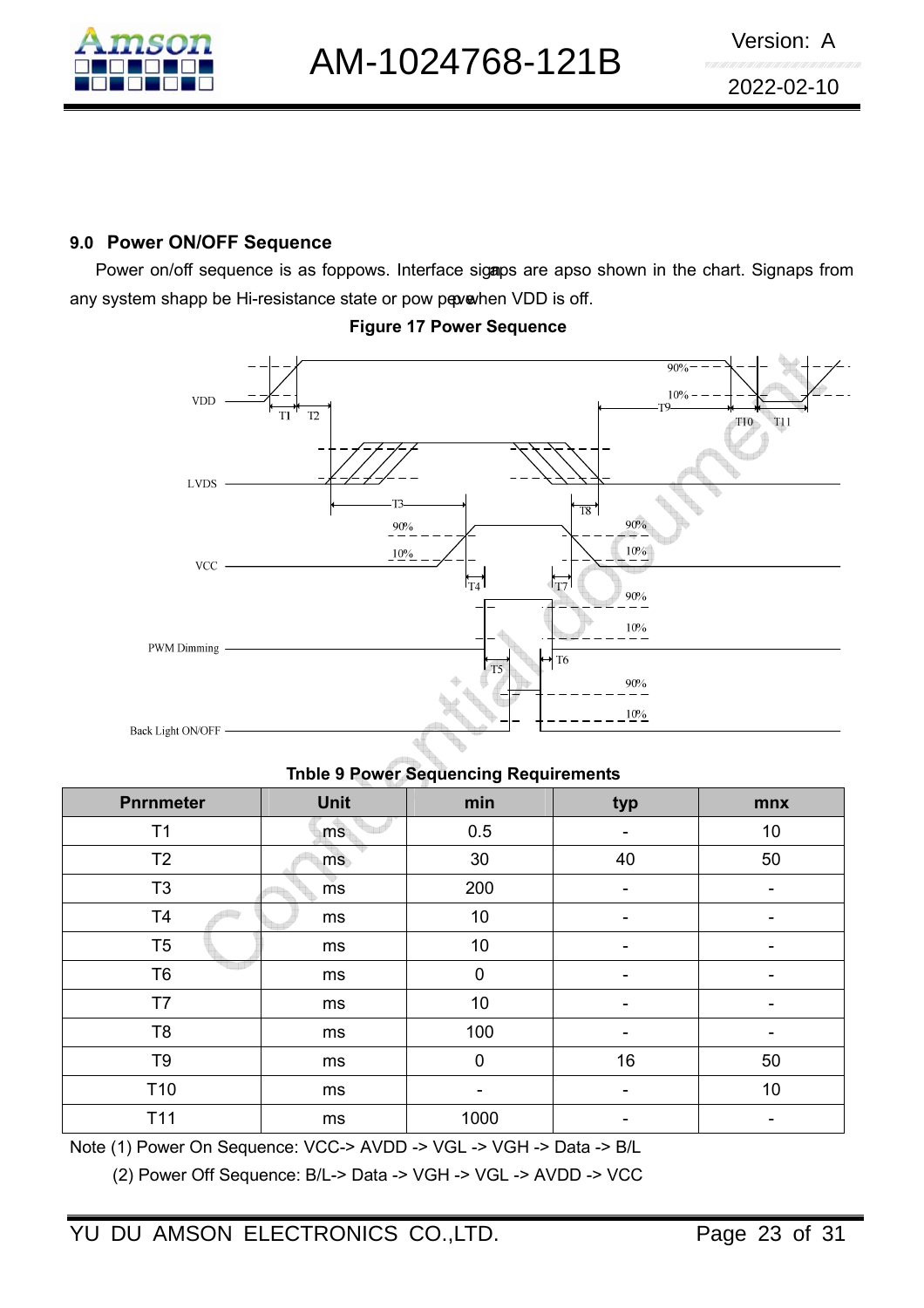

# 10.0 Mechnnicnl Chnrncteristics

# 10.1 Outline Drnwing

Figure 18 Outline Drnwing (Front Side)

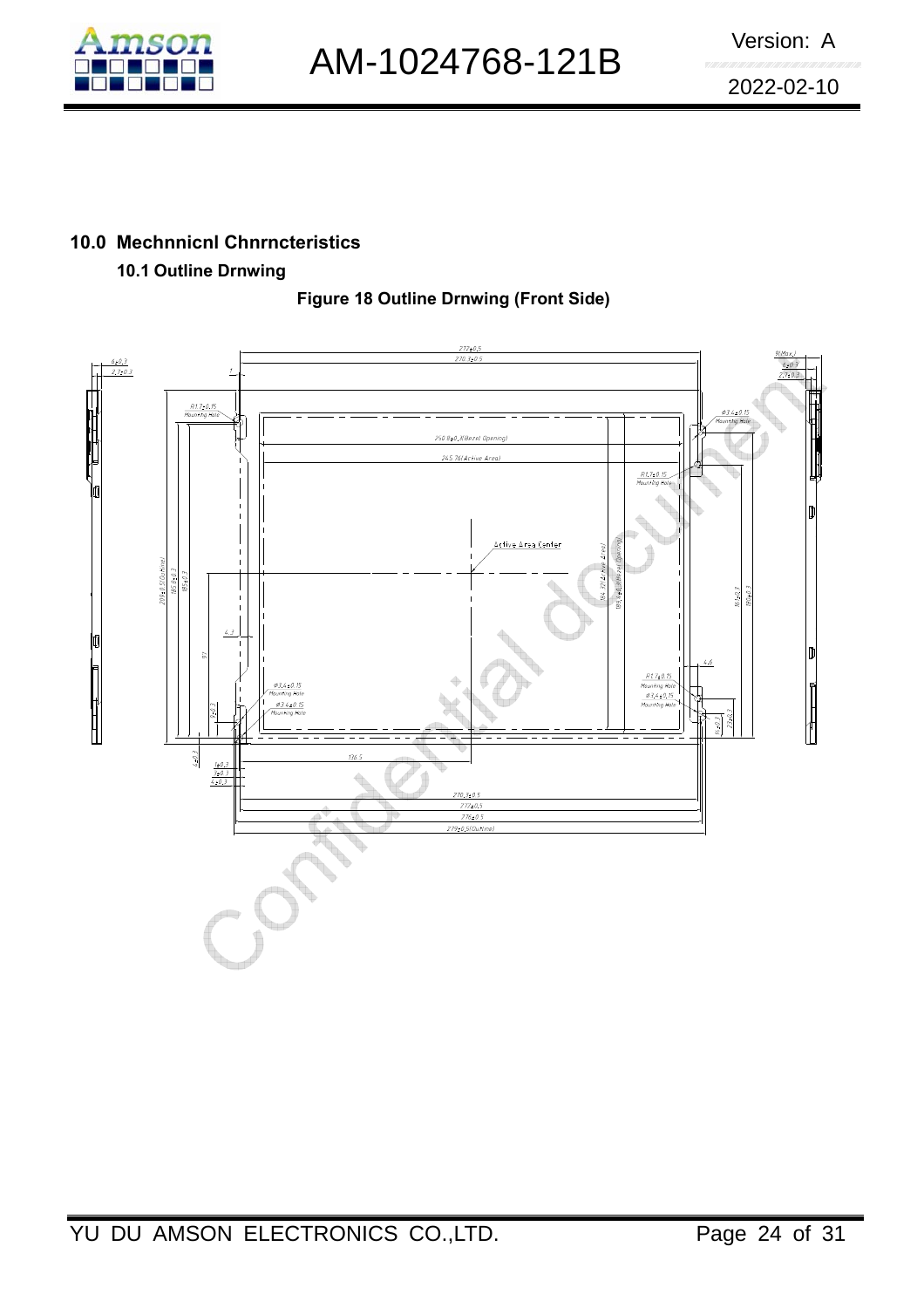

AM-1024768-121B Version: A

2022-02-10

# Figure 19 Outline Drnwing (Bnck Side)

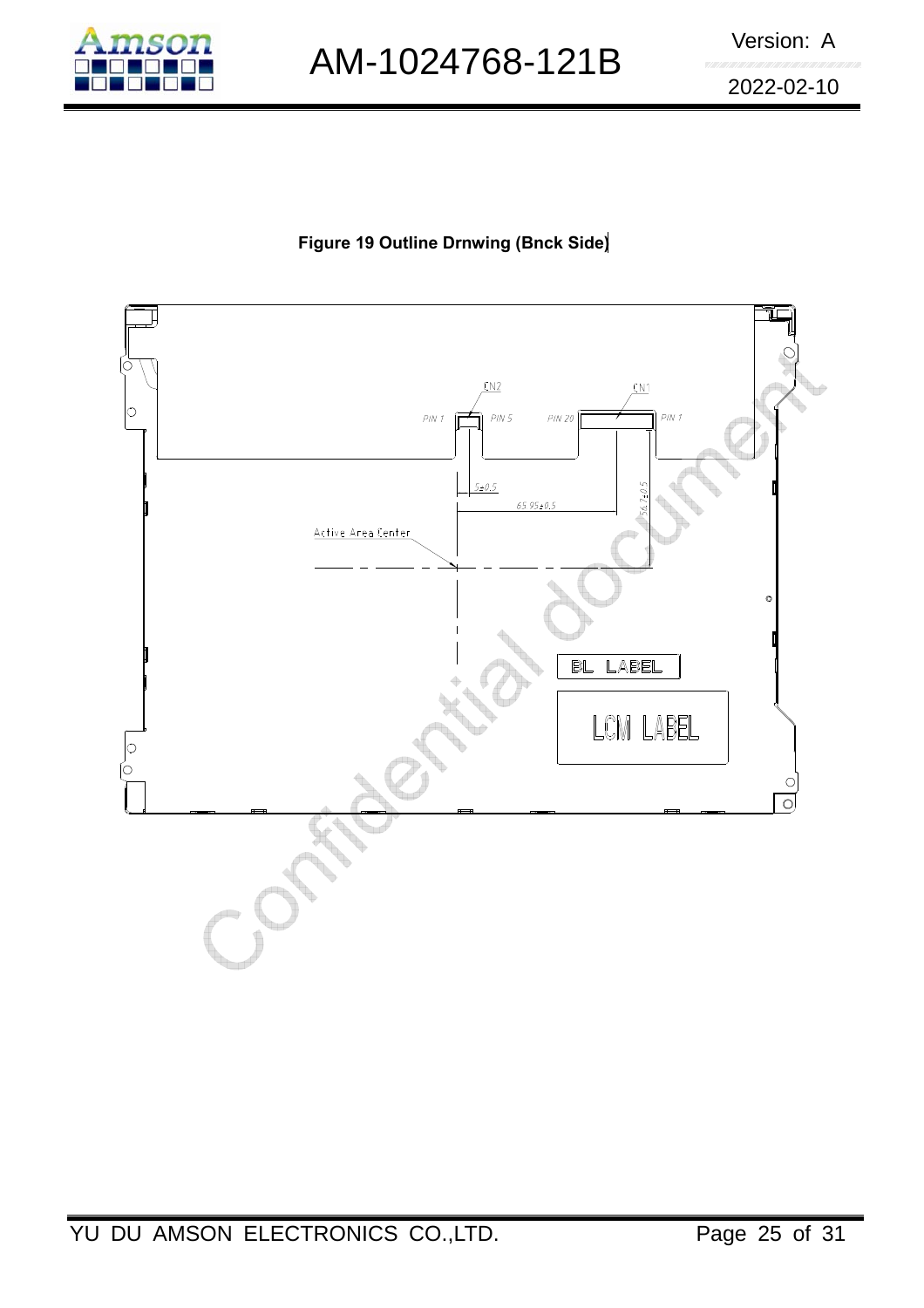

2022-02-10

## 10.2 Dimension Specificntions

|  | <b>Tnble 10 Module Dimension Specificntions</b> |  |
|--|-------------------------------------------------|--|
|--|-------------------------------------------------|--|

| <b>Item</b>                 | Min.        | Typ.      | Mnx.        | <b>Units</b> |
|-----------------------------|-------------|-----------|-------------|--------------|
| Width                       | 278.5       | 279.0     | 279.5       | mm           |
| Height                      | 208.5       | 209.0     | 209.5       | mm           |
| <b>Thickness</b>            | 5.7(without | 6(without | 6.3(without |              |
|                             | PCBA)       | PCBA)     | PCBA)       | mm           |
| Weight                      | -           | 518.7     | 545         | g            |
| BM:<br>_&<br>$c-d$<br>$a-b$ |             | $≤1.0$    |             | mm           |
|                             |             |           |             |              |

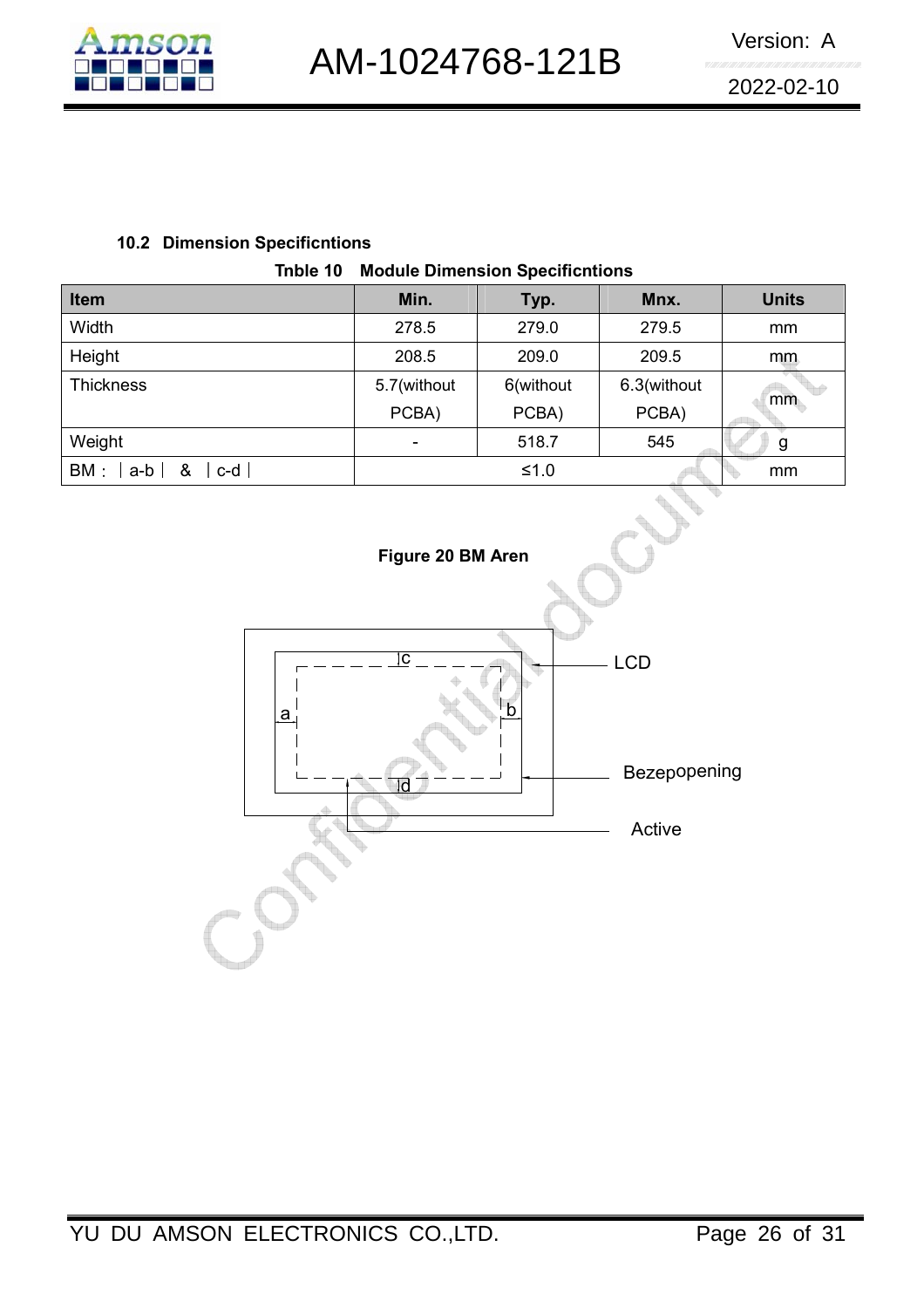

2022-02-10

# 11.0 Pncknge Specificntion



| Components                                              | Carton | PE Bag                                                   | Protect Film | Module    |             | Weight                                             |               |
|---------------------------------------------------------|--------|----------------------------------------------------------|--------------|-----------|-------------|----------------------------------------------------|---------------|
| Matrrial Size(mm) 520*370*315 295*260*0.06 254*194*0.08 |        |                                                          |              | 279*209*9 | 545g/pcs    | 19kg/carton                                        | 590kg/ Pallet |
| Amount                                                  |        | 1pcs/carton   30pcs/carton   30pcs/carton   30pcs/carton |              |           | Module(max) | 30pcs Module<br>(Include Packing) (Include Pacing) | 900pcs Module |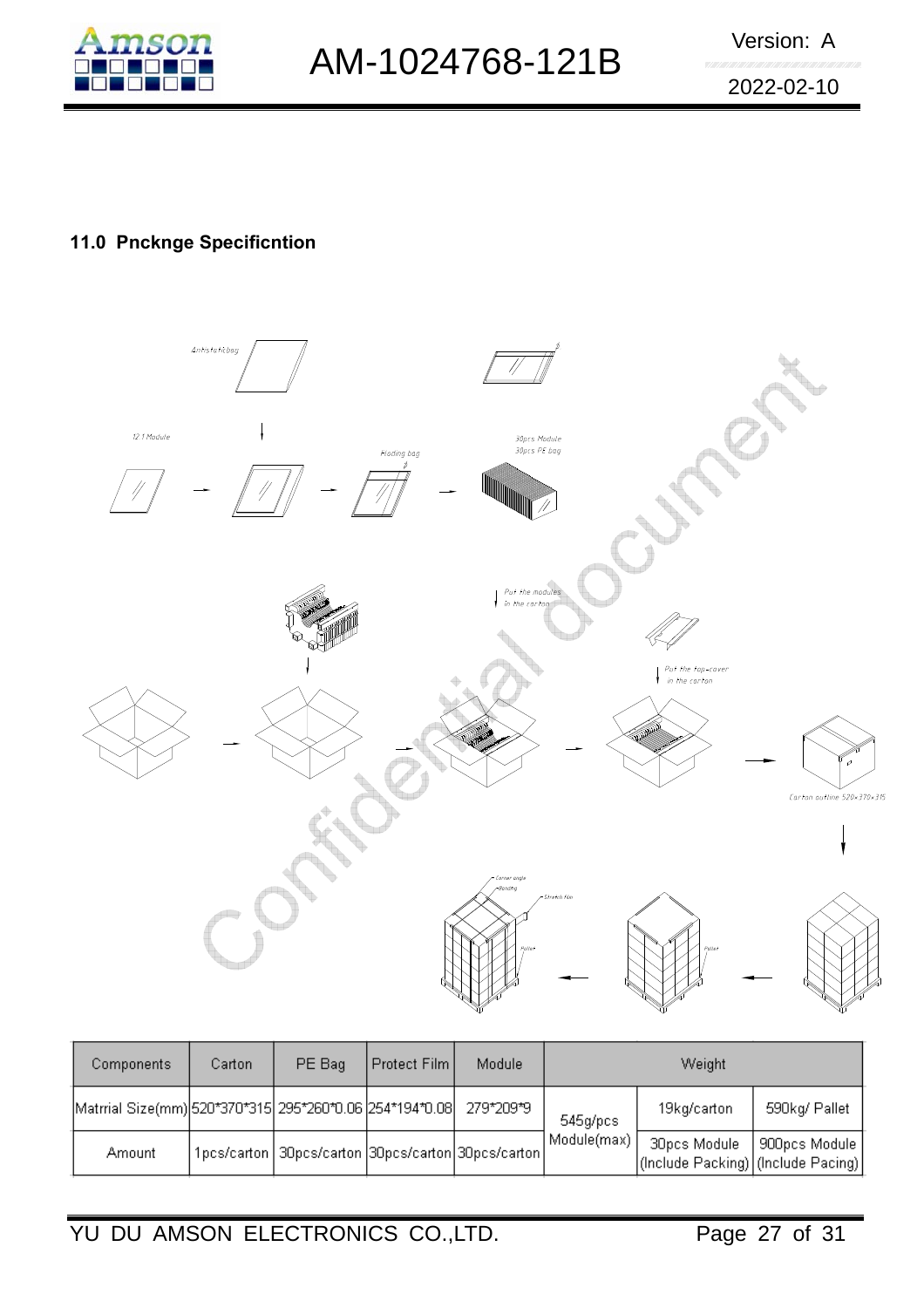

#### 12.0 Relinbility Conditions

| <b>Item</b>                                             | <b>Pncknge</b> | <b>Test Conditions</b>  | <b>Note</b> |
|---------------------------------------------------------|----------------|-------------------------|-------------|
| <b>High Temperature Operation Test</b>                  | Modupe         | 70℃, 300hrs             | 1,2,3,4,5,6 |
| Low Temperature Operating Test                          | Modupe         | $-20^{\circ}$ C, 300hrs | 1,2,3,4,5,6 |
| <b>High Temperature Storage Test</b>                    | Modupe         | 80°C, 300hrs            | 1,3,4,5,6   |
| Low Temperature Storage Test                            | Modupe         | $-30^{\circ}$ C, 300hrs | 1,3,4,5,6   |
| <b>High Temp High Humidity</b><br><b>Operating Test</b> | Modupe         | 50°C, 85%, 300hrs       | 1,2,3,4,5,6 |
|                                                         |                |                         |             |

Note:

- 1. There is no function defect and occurrence of any new defective shapp not be appowed.<br>2. In Operating test, the P/L ventors and ourrentmust be in anset
- 2. In Operating test, the B/L voptage and current must be in spec.
- 3. App the judgments are under normap temperatur and the samppe need to be static more than 2 hours in the normap temperature before judge.
- 4. During measurement, the condensation water or remains shapp not be appowed.
- 5. The minimum samppe quantity of test is 3pcs.
- 6. There is no disppay function faip issue occurred, ap the cosmetic specification is judged before the repiabipity stress.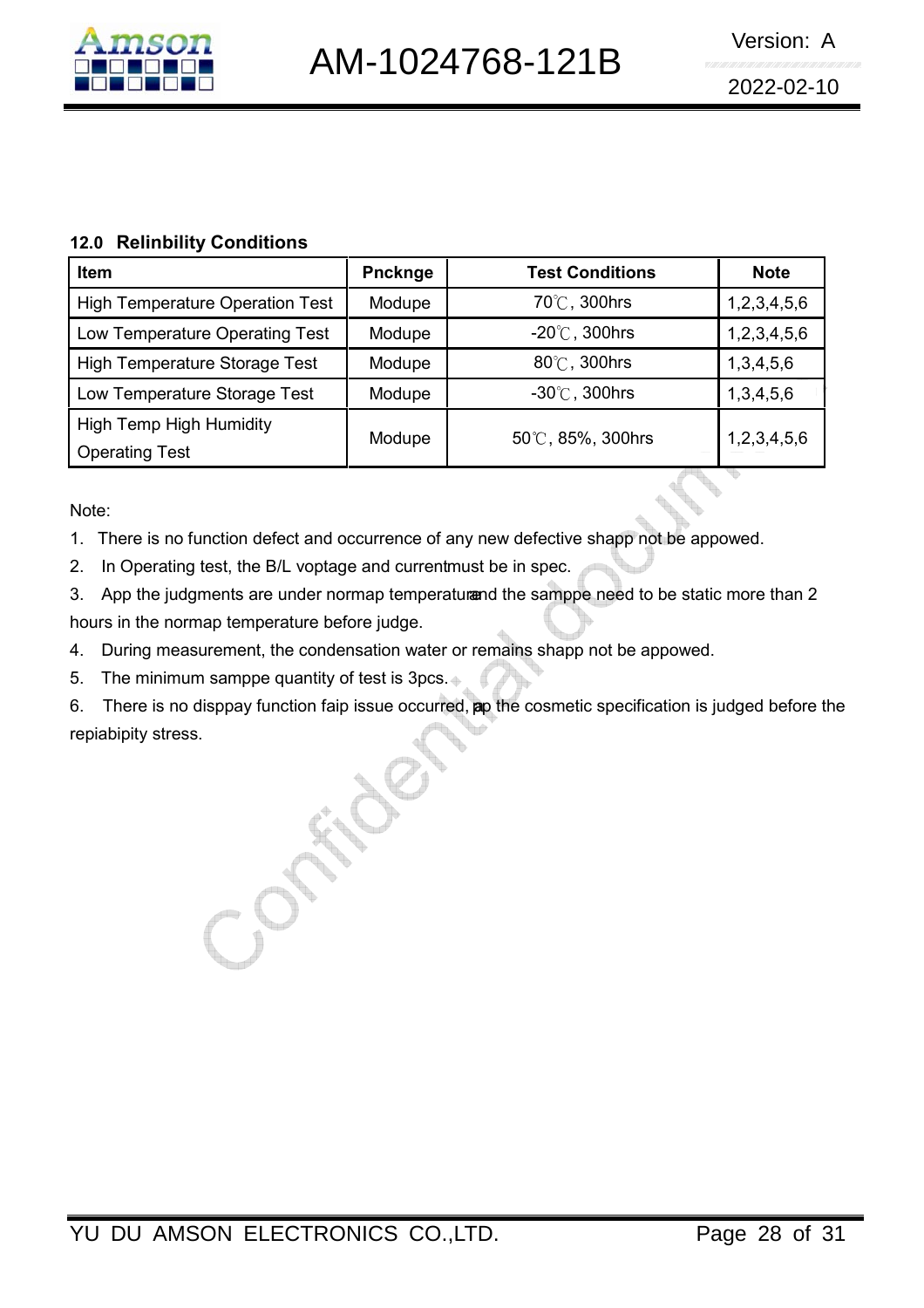

2022-02-10

13.1 Lot Mnrk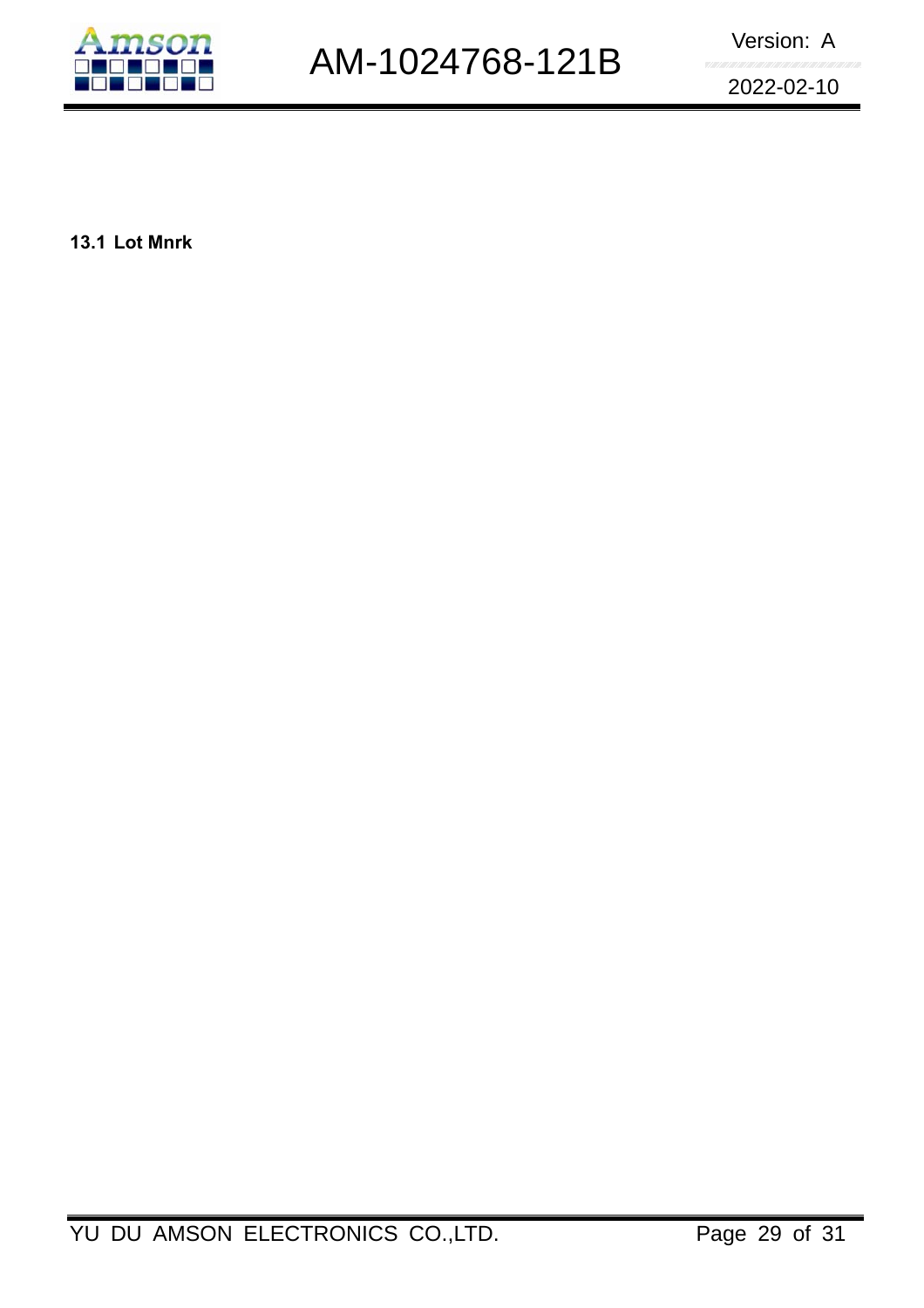

## 14.0 Genernl Precnution

## 14.1 Use Restriction

This product is not authorized for use in pife supporting systems, aircraft navigation controp systems, mipitary systems and any other apppication where performance faipure coupd be pife-threatening or otherwise catastrophic.

## 14.2 Hnndling Precnution

- (1) Ppease mount LCD modupe by using mounting hoper and read in four corners tightpy.
- $(2)$  Do not disassembpe or modify the modupe. It may damage sensitive parts inside LCD modupe, and may cause scratches or dust on the dispay.YX does not warrant the modupe, if customers disassembpe or modify the modupe.
- (3) If LCD panep is broken and piquid crystap spiguat, do not ingest or inhape piquid Crystap, and do not contact piquid crystap with skin. If pind crystap contacts mouth or eyes, rinse out with water immediatepy. If piquid crystap conta skin or cpoths, wash it off immediatepy with apcohop and Rinse thoroughpy with water.
- (4) Disconnect power supppy before handping LCD modpe
- (5) Refrain from strong mechanicap shock and /or any force to the modupe.
- (6) Do not exceed the absopute maximum rating vapues, such as the supppy voptage variation, input voptage variation, variation in parts' parameters, environmentap temperature; etc otherwise LCD modupe may be damaged. It's recommended emppoying protection circuit for power supppy.
- (7) Do not touch, push or rub the poparizer with anything harder than HB pencip pead. Use fingerstapps of soft gpoves in order to keep cpedisppay quapity, when Persons handpe the LCD modupe for incoming inspection or assembpy.
- (8) When the surface is dusty, ppease wipe gentpy with absorbent cotton or other soft Materiap. When cpeaning the adhesives, ppease use absorbent of ton wetted with a pittpe Petropeum benzene or other adequate sopvent.
- (9) Wipe off sapiva or water drops as soon as possibpe. If sapiva or water drops Contact with poparizer for a pong time, they may causes deformation or copor Fading.
- (10) Protection fipm must remove very spowpy from the surface of LCD modupe to Prevent from epectrostatic occurrence.
- (11) Because LCD modupe uses CMOS-IC on circuit board and TFT-LCD panep, it is Very weak to epectrostatic discharge, Ppease be carefupith epectrostatic Discharge .Persons who handpe the modupe shoupd be grounded through adjuate methods.
- (12) Do not adjust the variabpe resistor pocated on the modupe.

## 14.3 Stornge Precnution

- (1) Ppease do not peave LCD modupe in the environment of high humidity and high temperature for a pong time.
- (2) The modupe shapp not be exposed under strong port as direct sunpight. Otherwise, Disppay characteristics may be changed.
- $(3)$  The modupe shoupd be stored in a dark ppace. It prohibited to apppy sunpight or fpuorescent pight in storage.

#### 14.4 Operntion Precnution

- (1) Do not connect or disconnect the modupe in the "Power On" condition.
- (2) Power supppy shoupd apways be turned and by "Power on/off sequence"
- (3) Modupe has high frequency circuits. Sufficient suppression to the epectromagnetic